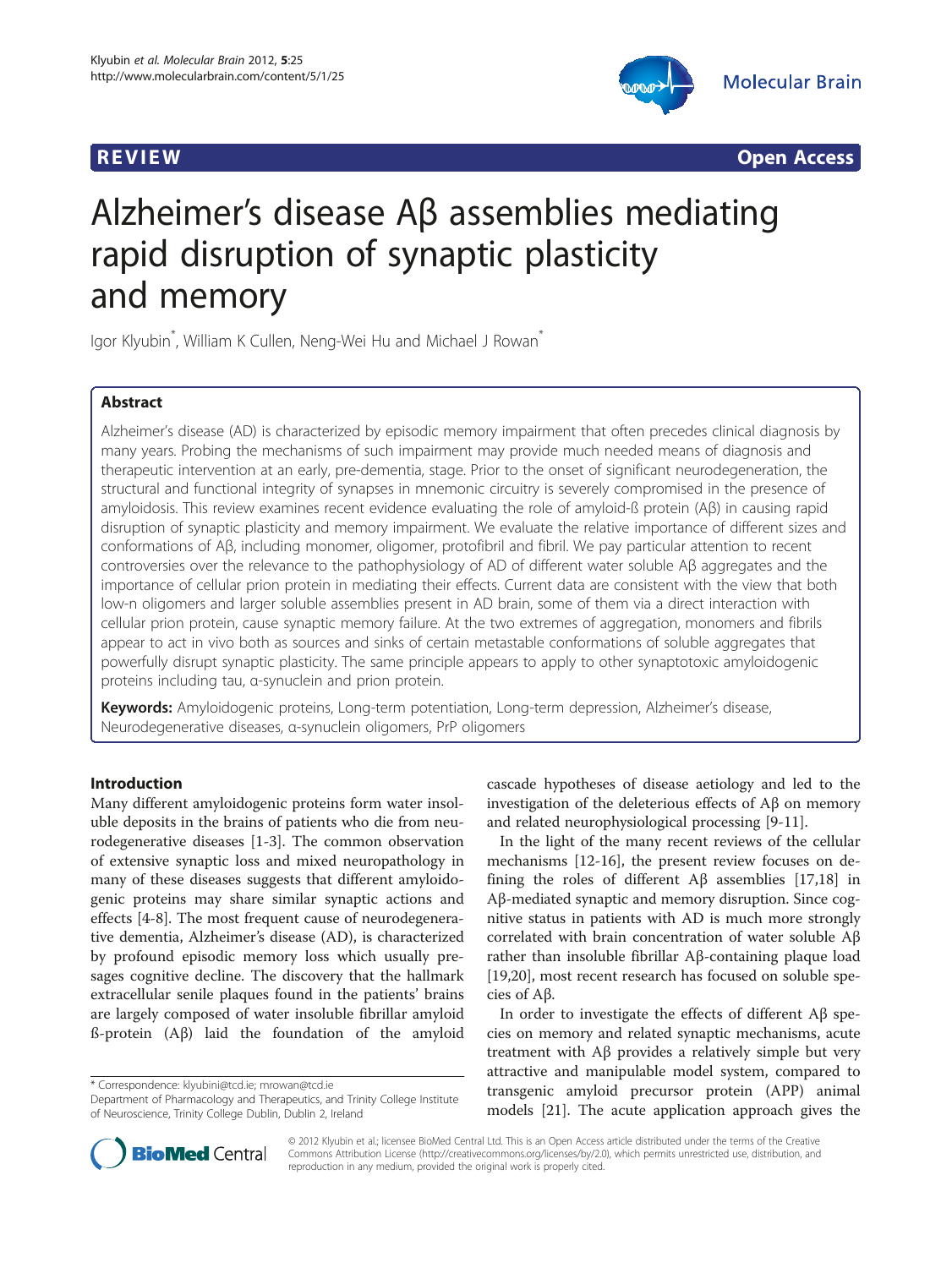opportunity to control and characterize the biophysical state of aggregation-prone Aβ preparations prior to use. Since pioneering *in vivo* studies found that injection of synthetic Aβ-related peptides of undefined assembly can impair learning [[22](#page-7-0),[23](#page-7-0)] and reduce synaptic transmission in the hippocampus of the rat brain [[24](#page-7-0)], this approach has been exploited in order to examine the role of different Aβ assemblies. By comparing the relative activity of different soluble preparations of Aβ in these acute models it is hoped that it will be possible to determine the nature and actions of synaptic and memory disrupting assemblies. These assemblies vary in primary sequence, size and putative generic conformation. They include monomers, low-n oligomers, larger oligomers such as Aβ derived diffusible ligands (ADDLs) [\[25,26\]](#page-7-0) and globulomers [\[27\]](#page-7-0), and protofibrils which are usually shorter and thinner than insoluble amyloid fibrils [\[28\]](#page-7-0) (Figure [1](#page-2-0)). Currently there is little agreement as to which, if any, of these assemblies is most culpable in causing synaptic plasticity and memory disruption. The present review examines recent evidence, including the actions of other amyloidogenic peptides and the possible involvement of cellular prion protein  $(PrP^{\mathcal{L}})$ as a selective target of certain oligomers.

# Acute synaptic and behavioural effects of Aβ

Two of the most sensitive and robust measures of the acute synaptic disruptive effects of Aβ are inhibition of long-term potentiation (LTP) [\[29](#page-7-0)] and facilitation of long-term depression (LTD) of excitatory synaptic transmission [[30\]](#page-7-0), both of which engage plasticity mechanisms believed to underlie certain types of learning and memory [[31-33](#page-7-0)]. Baseline synaptic efficacy appears more resistant to the effects of Aβ in most acute studies. Some of the most sensitive behavioural indicants of rapid impairment of cognition and memory include performance of operant tasks [\[34](#page-7-0)] and aversive learning [\[35](#page-7-0)].

# Aβ amino acid sequence and post-translational modification

The cleavage of APP by the γ-secretase complex is permissive, with  $A\beta1-40$  the dominant A $\beta$  species (Figure [1](#page-2-0)) [[17\]](#page-7-0). In AD brain the concentrations of highly amyloidogenic species, especially the more potent synaptic plasticity-disrupting Aβ1-42 [\[29,36](#page-7-0)], increase. Since the discovery of rare early-onset autosomal dominant familial forms of AD caused by missense mutations of the APP gene within the Aβ region, synthetic peptides bearing familial and design mutations have been used to investigate the potential importance of primary sequence in determining Aβ aggregation, toxicity and synaptic disruption [\[37\]](#page-7-0). Some years ago we found that Arctic synthetic mutant Aβ1-40(E22G) peptide, which has a much greater tendency than Aβ1-40 to form soluble aggregates including protofibrils, is accompanied by a greater

potency to block LTP [[38\]](#page-7-0). More recently Tomiyama et al. [[39\]](#page-7-0) reported that familial AD-associated Aβ that lacks glutamate-22 showed enhanced oligomerization in the apparent absence of fibril formation, and was a more potent inhibitor of LTP.

Beyond the primary sequence, biochemical modifications of Aβ, including post-translational processing, can lead to the generation of highly aggregation prone species in the brain [[40,41\]](#page-7-0). Aminopeptidase removal of residues 1 and 2 of Aß followed by glutaminyl cylase-mediated cyclization of the exposed glutamate to a pyroglutamate, leads to the production of N-terminally truncated pyroglutamate –modified variants of Aβ (Aβ3pE-4x) [[42](#page-7-0)] (Figure [1\)](#page-2-0) which have been proposed to be particularly pathogenic [[43\]](#page-7-0). In agreement, Aβ3pE-42 impairs spatial working memory and retention of reference memory in mice after intracerebroventricular (i.c.v.) injection with a similar potency to Aβ1-42 [\[44\]](#page-7-0). In a detailed structureactivity relationship analysis, freshly prepared synthetic Aβ3pE-x inhibited LTP in vitro with the following order of potency: Aβ3pE-42 > Aβ1-42 = Aβ3pE-38 = Aβ3pE- $40 >>$  Aβ1-40, Aβ1-38 or Aβ3-40, the latter three being inactive at the highest concentration tested [[45\]](#page-7-0). The authors found that this activity correlated with the relative ability to rapidly form oligomers and short fibrillar aggregates. Clearly the N-terminus of Aβ can play a critical role in determining aggregation and hence, presumably, ability to disrupt synaptic plasticity.

Somewhat similarly, nitration of Aß at tyrosine 10 also promotes aggregation and increases the magnitude of inhibition of LTP by Aß1-42 in hippocampal slices [[46\]](#page-7-0). Such nitration is likely to arise subsequent to the formation of secondary products of NO production by pro-inflammatory upregulation of inducible nitric oxide synthase and can be pharmacologically targeted [[46\]](#page-7-0). It will be interesting in future studies to determine if the activity in acute synaptic plasticity and memory models of other Aβ species found in AD brain, including Aβx-43 [[47\]](#page-7-0), phosphorylated Aβ [[48\]](#page-7-0) and glycosylated Aβ [[49](#page-8-0)] relates to their tendency to form specific aggregates. One of the difficulties of working with aggregation prone peptides is to ensure consistent starting material in the absence of extensive solvent pretreatment. Recently, it has been shown that Aβ1-42 aggregates can be reliably generated from a precursor isopeptide by direct dissolution in physiological buffers [[50](#page-8-0)]. Aβ oligomers prepared in this manner impede spatial learning and inhibit LTP both in vitro [[50](#page-8-0)] and in vivo (Klyubin et al., unpublished) (Figure [2](#page-3-0)).

# Aβ assembly size

# Aβ monomers

What do we know about the synaptic and mnemonic activity of Aβ monomers? Despite the natural ability of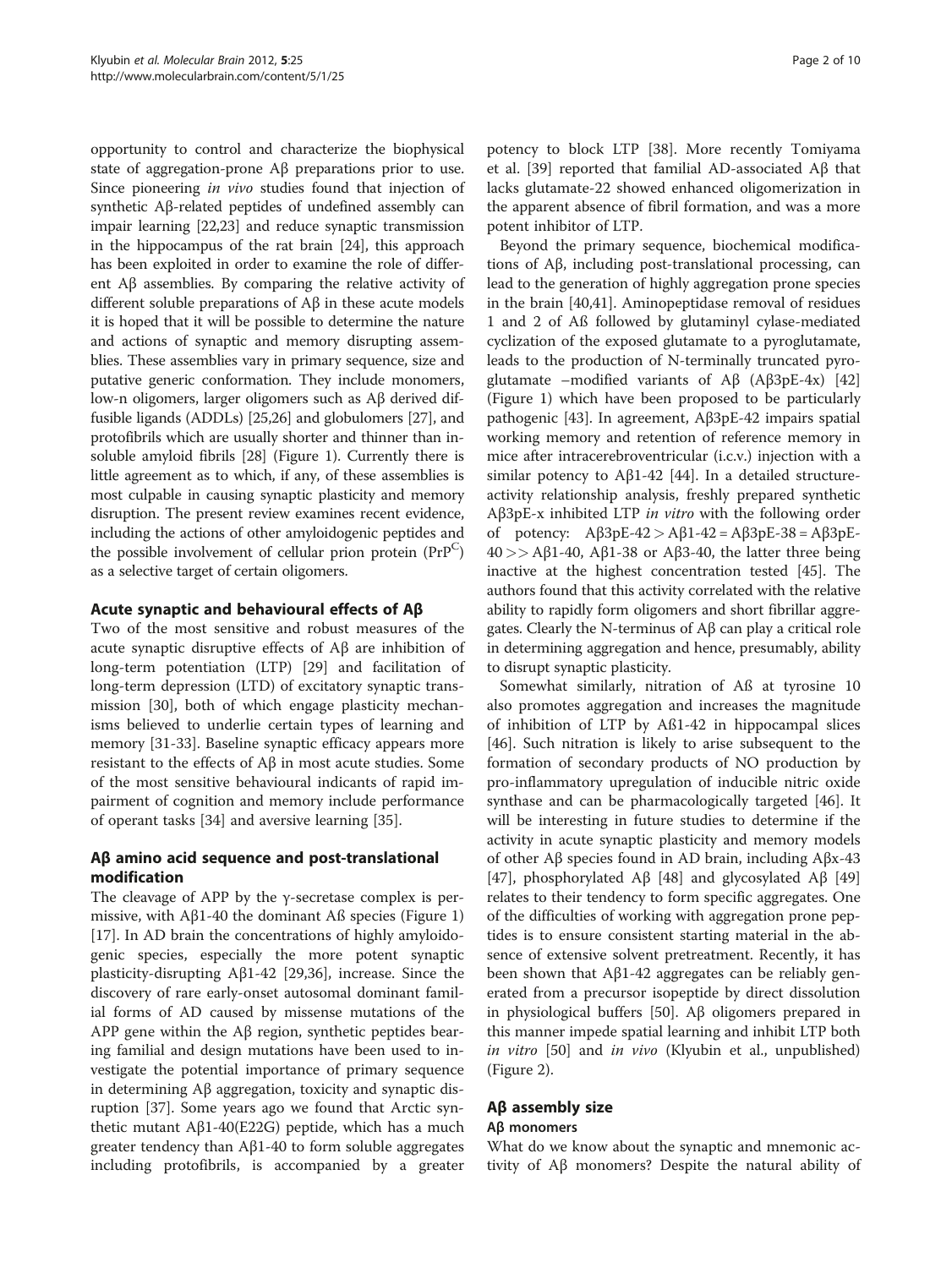<span id="page-2-0"></span>

Aβ, especially the human sequence, to form aggregates, the majority of Aβ prepared by chemical synthesis or Aβ produced naturally by cells *in vitro* and the brain *in vivo* usually contains a sizable fraction of Aβ monomers. Biophysical methods such as size exclusion chromatography (SEC) are employed to enrich them. The results obtained by our group and by others suggest that  $A\beta$ monomers probably have little or no ability to disrupt synaptic functioning. Firstly, Aβ monomers produced by

cultured CHO cells overexpressing human APP, known as 7PA2 cell line, did not affect LTP in vivo [[51](#page-8-0)] or learned behavior [\[34\]](#page-7-0). Secondly, SEC fractions of Aβ monomers from AD brain homogenates and native human cerebrospinal fluid (CSF) failed to inhibit LTP in vitro and in vivo, respectively [[35,](#page-7-0)[52\]](#page-8-0). Thirdly, SECseparated monomers of a synthetic analog of Aβ1-40, Aβ1-40(S26C), had no effect on LTP in the CA1 area in vivo [[53\]](#page-8-0). Fourthly, and most recently,  $\mathbf{A}\mathbf{\beta}$  1-42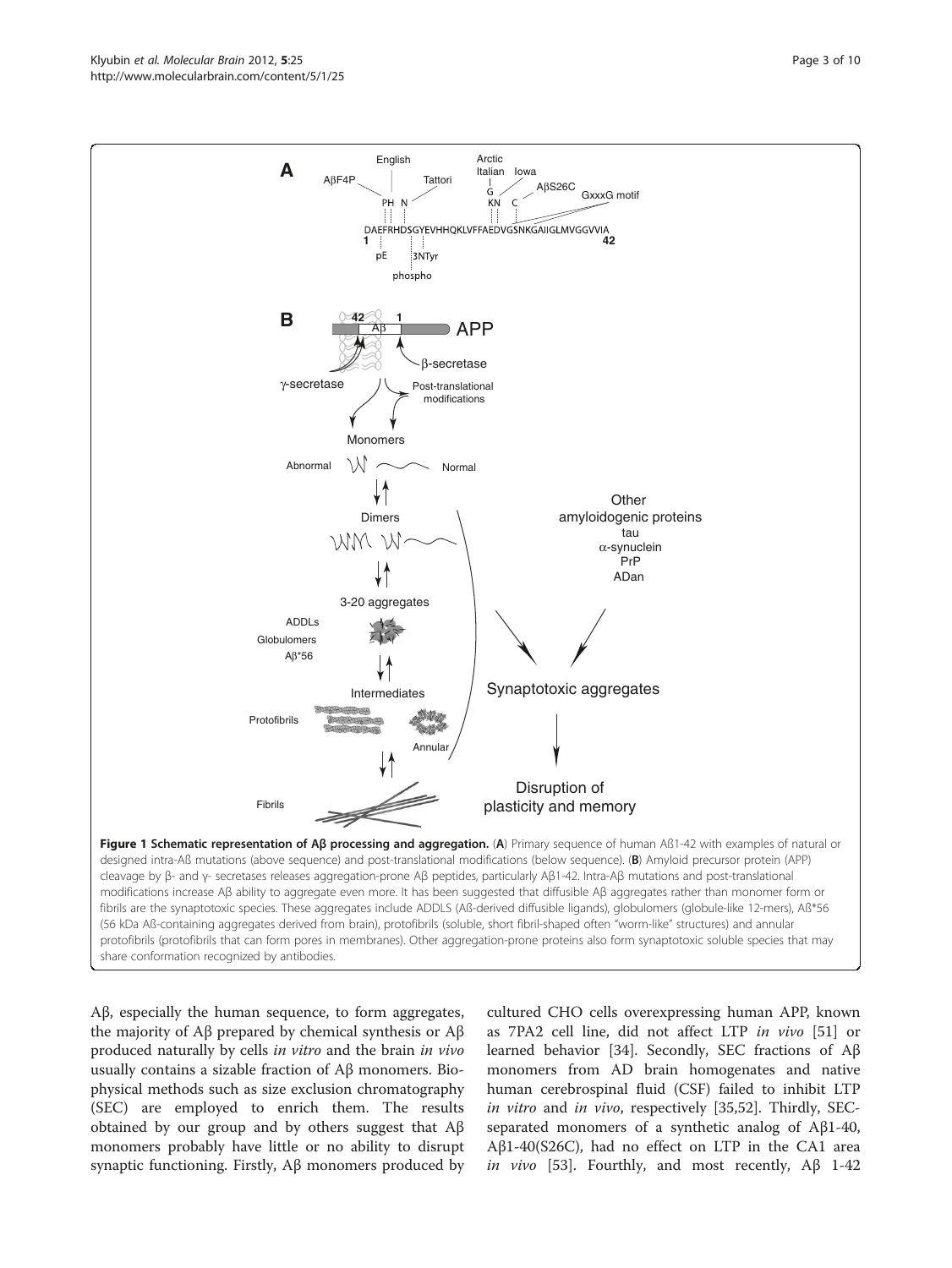<span id="page-3-0"></span>

monomers, used in the preparation of oligomers using photo-induced cross-linking of unmodified proteins (PICUP), failed to inhibit LTP or facilitate LTD induction in hippocampal slices [[54\]](#page-8-0).

Some "physiological" effects of Aß on synaptic transmission, plasticity and learning have been described [[55-59\]](#page-8-0). For example, extremely low concentrations of Aβ, both exogenously applied and endogenously generated, can enhance synaptic LTP and improve performance of learning tasks [[58](#page-8-0)]. Because neurotrophic and neuroprotective effects of Aβ in cultured cells [\[60](#page-8-0)] have been attributed to Aβ monomers [[61\]](#page-8-0), it might be expected that these apparently positive effects are mediated by Aβ monomers [[58,59\]](#page-8-0). However, Puzzo et al. [\[58](#page-8-0)] reported that whereas pre-aggregated  $A\beta1-42$ reversed the impairment of LTP caused by an antirodent Aβ antibody, they did not detect any effect of a synthetic Aβ1-42 preparation enriched in monomers. It will be of interest to determine if the same applies to the more abundant Aβ1-40 or cell-derived Aβ.

### Small and large aggregates

Given the findings that  $A\beta$  monomers *per se* don't appear to impair synaptic function, the question arises as to which soluble Aβ aggregates are disruptive. Several lines of evidence suggest that small highly diffusible Aβ aggregates may be responsible for memory impairment in AD [[2,](#page-7-0)[62\]](#page-8-0). The size of these aggregates varies from Aβ dimers, containing only two  $\Lambda$ β molecules, to approximately 20-mers. Although several protocols for the generation of well-characterized synthetic Aβ aggregates have been established to date, the question remains as to how relevant these Aβ assemblies are to the situation in an AD brain in vivo where there is a complex mixture of potentially interacting species [\[17,18](#page-7-0)[,63\]](#page-8-0).

Acute administration of extremely low doses of low-n Aβ oligomer-enriched fractions of conditioned medium from cultured 7PA2 cells rapidly disrupts synaptic plasticity [[51\]](#page-8-0) and performance of learned behaviours [[34,](#page-7-0)[64](#page-8-0)]. In contrast, medium from APP transfected HEK293 cells that contained Aβ1-x or Aβ3-x peptides as a mixture of monomers and dimers (total Aβ concentration ~700 nM) did not significantly inhibit LTP [[45](#page-7-0)]. However medium containing soluble large oligomers of Aβ3pE-x peptides in addition to an equivalent amount of monomer/dimer, inhibited LTP, indicating that larger assemblies of some natural Aβ may be particularly active.

Interestingly, the impairment of avoidance learning by 7PA2 conditioned medium, that contains low-n Aβ oligomers but no detectible large soluble assemblies such as protofibrils, is associated with disruption of synaptic remodeling in the dentate gyrus [\[65](#page-8-0)]. Furthermore, recall of hippocampus-dependent contextual fear learning is more susceptible to impairment than recall of amygdaladependent cued learning after i.c.v. injection of 7PA2 conditioned medium [\[66\]](#page-8-0). These studies indicate that low-n oligomers may have preferential interactions with synapses in key hippocampal pathways.

The group led by Selkoe, having shown the presence of various Aβ assemblies in AD brain, suggested that soluble Aβ dimers are the smallest synaptotoxic species [[35\]](#page-7-0). Indeed, a combination of biochemical analysis, electrophysiological experiments and behavioral tests revealed that sodium dodecyl sulfate (SDS) stable Aβ dimers found in water soluble extracts of AD brain disrupt the performance of an aversive learning task, inhibit LTP and facilitate LTD in rodents [[35,](#page-7-0)[67-69](#page-8-0)]. AD brain soluble Aβ, containing SDS-stable dimers, disrupts synaptic plasticity in a dose-dependent manner and is very potent (Klyubin et al., unpublished observations) (Figure [3\)](#page-4-0). In contrast, the larger Aβ\*56 oligomers extracted from APP transgenic mouse brain [[70\]](#page-8-0) appear to be much less potent than cell-derived low-n oligomers or human brain Aβ dimer-containing soluble extracts at causing deficits in cognitive tasks [[35](#page-7-0),[64](#page-8-0)].

In apparent support of the proposal that dimers are key synaptotoxic species, synthetic Aβ1-40 dimers blocked LTP both *in vivo* and *in vitro* when acutely applied at a concentration approximately 50-fold lower than unmodified  $Aβ1-40$  [\[35](#page-7-0)[,53\]](#page-8-0). These dimers were created using Aβ with a single conservative amino acid substitution (cysteine in place of serine 26, S26C) enabling covalent cross-linking with a disulfide bond under oxidizing conditions. However, soon after this, Walsh and colleagues found evidence that these dimers need to assemble into large protofibril-like aggregates before being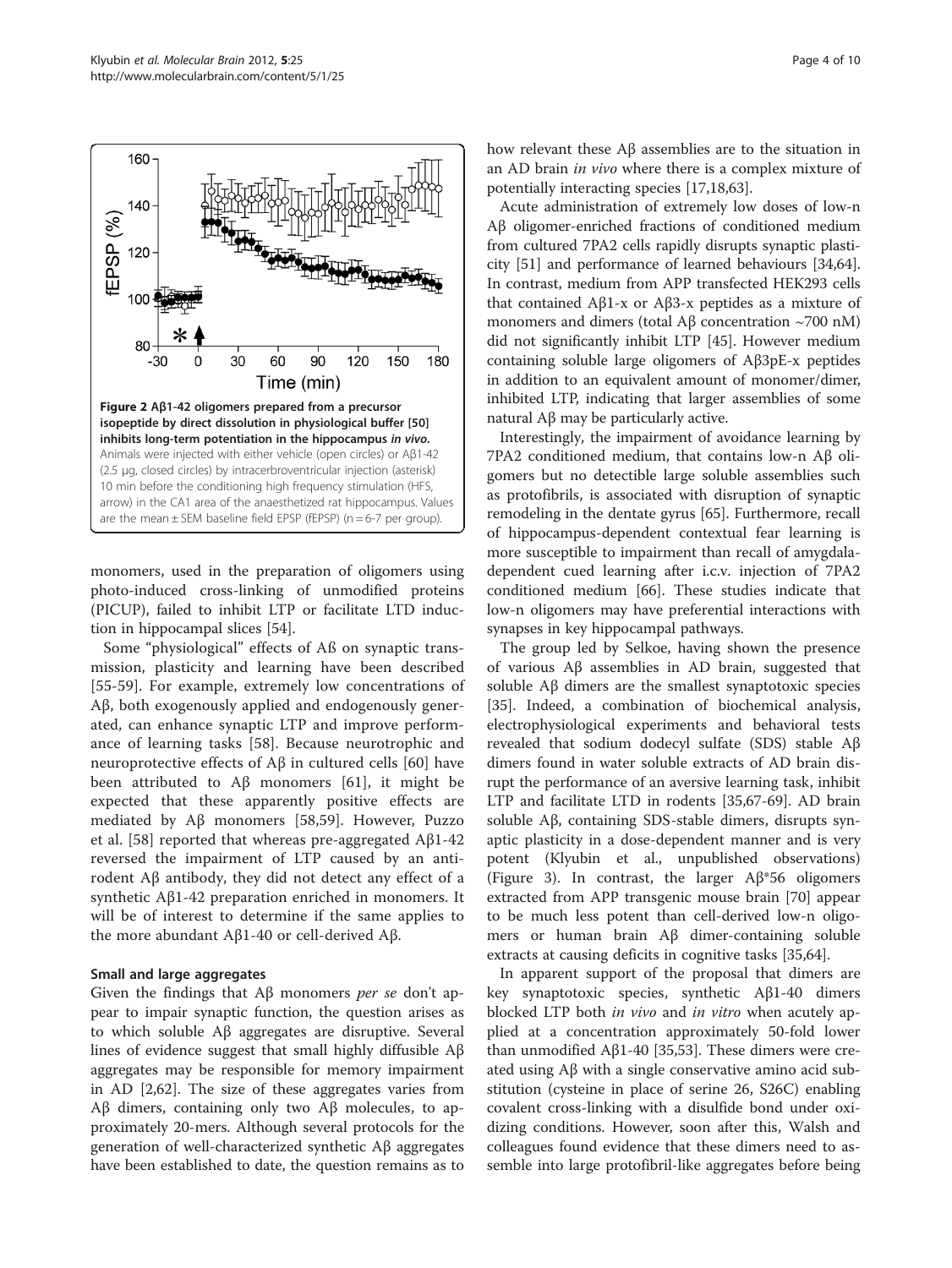<span id="page-4-0"></span>

able to potently inhibit LTP [\[71\]](#page-8-0). In fact, freshly prepared non-aggregated synthetic Aβ1-40(S26C) dimers, like monomers (see above), were found to have no significant effect on synaptic plasticity whereas protofibrilrich assemblies of these dimers strongly inhibited LTP in vitro. An explanation given by the authors for the discrepancy from the earlier findings was a lack of definition of aggregation state of materials used in previous studies. This conclusion is in agreement with the work of another group who demonstrated that tissue transglutaminase, an enzyme implicated in neurodegeneration with the catalytic capability to covalently cross-link "wild type" Aβ between lysine and glutamine residues, induced synthetic Aβ1-40 to form large assemblies including protofibrils which potently inhibited LTP in the CA1 area in vitro [[72\]](#page-8-0). In contrast, a similar low concentration (100 nM) of untreated  $A\beta$ 1-40 had no effect.

Some synthetic Aβ low-n and high-n oligomers are not harmful to neurons. Thus aggregation of synthetic Aß1-42 where the glycine residue at position 33 is substituted with alanine generated  $Aβ1-42(G33A)$  tetramers which failed to inhibit LTP, as was the case with  $Aβ1-42$ (G33I) which only formed high-n oligomers when aggregated [[73\]](#page-8-0).

Just as in the case of the disruptive effects of synthetic  $Aβ$  on synaptic plasticity, there is evidence that only certain "intermediate" synthetic Aβ assemblies, including protofibrils, can rapidly impair learning [\[74,75\]](#page-8-0). However, regardless of the relationship between size of soluble Aβ aggregates and synaptic dysfunction, insoluble fibrils per se are unlikely candidates for memory impairment in AD. Rather, plaque-containing insoluble fibrils are likely to provide a major source and sink of memory disrupting soluble Aβ [\[35](#page-7-0)[,74\]](#page-8-0).

Because of difficulties in determining the size of biologically active Aβ aggregates, especially under nondenaturing conditions, size-selective ligands such as antibodies should prove useful. Recently, O'Nuallain et al. [[76](#page-8-0)] developed an antibody, 3C6, that preferentially binds soluble aggregates of covalently cross-linked dimers of  $Aβ1-40(S26C)$ , and recognizes only a portion of SDS-stable dimers in aqueous extracts of AD brain [[76\]](#page-8-0). Importantly, such apparent selectivity was sufficient to prevent block of LTP by the AD brain soluble extract in vivo. It is possible that 3C6-mediated abrogation of LTP inhibition triggered by AD brain soluble Aβ was due to rapid direct neutralization of aggregates of Aβ larger than single SDS-stable dimers.

In an analogous approach with synthetic Aβ, N7, an agent believed to selectively block large Aβ assemblies that form ion-permeable pores in membranes, prevented Aβ aggregate-induced depletion of presynaptic glutamatergic vesicles and consequent depression of spontaneous synaptic currents in cultured hippocampal neurons [\[77\]](#page-8-0).

# Conformation versus size

Not only size, but also the spatial conformation of synapse-disruptive soluble Aβ aggregates varies. Thus Aβ aggregates can be classified based on the ability of conformation-specific antibodies to recognize aggregates in a manner that appears relatively independent of size [[78\]](#page-8-0). Such conformation-specific antibodies, for example, are used to distinguish between so-called "prefibrillar" and "fibrillar" types of aggregates regardless of their size. Thus, ADDLs and globulomers are likely to be "fibril" type whereas Aβ\*56 is probably "prefibrillar". As a corollary to the ability of different sized aggregates to adopt similar conformations, the same sized  $\text{A}\beta$  aggregates may have different sub-populations of different conformers.

Evidence suggestive of a relatively "size-independent" role for an N-terminal ß strand conformation in the synaptic plasticity disrupting effects of synthetic Aß oligomers and protofibrils has been reported [[79\]](#page-8-0). Thus, synthetic Aß1-40, containing oligomers and protofibrils in the presence of a ß-sheet breaker peptide corresponding to residues 4-10 of Aß, designed to reduce the relative amount of N-terminal ß strand conformation, failed to inhibit LTP. In contrast, synthetic Aß1-40 containing a point mutation (P4F) that promoted the formation of protofibrils, including those with an N-terminal ß-strand conformation, inhibited LTP in vitro with a similar potency to an oligomer preparation of wild type Aß1-40 with a similar ß-strand conformation.

Like Aβ, many other amyloidogenic proteins form aqueous soluble oligomers that are neurotoxic [\[2](#page-7-0)[,80\]](#page-8-0). Intriguingly, many of these neurotoxic oligomers adopt similar conformations to Aβ recognized by conformation-selectivez antibodies [\[78,81,82](#page-8-0)]. The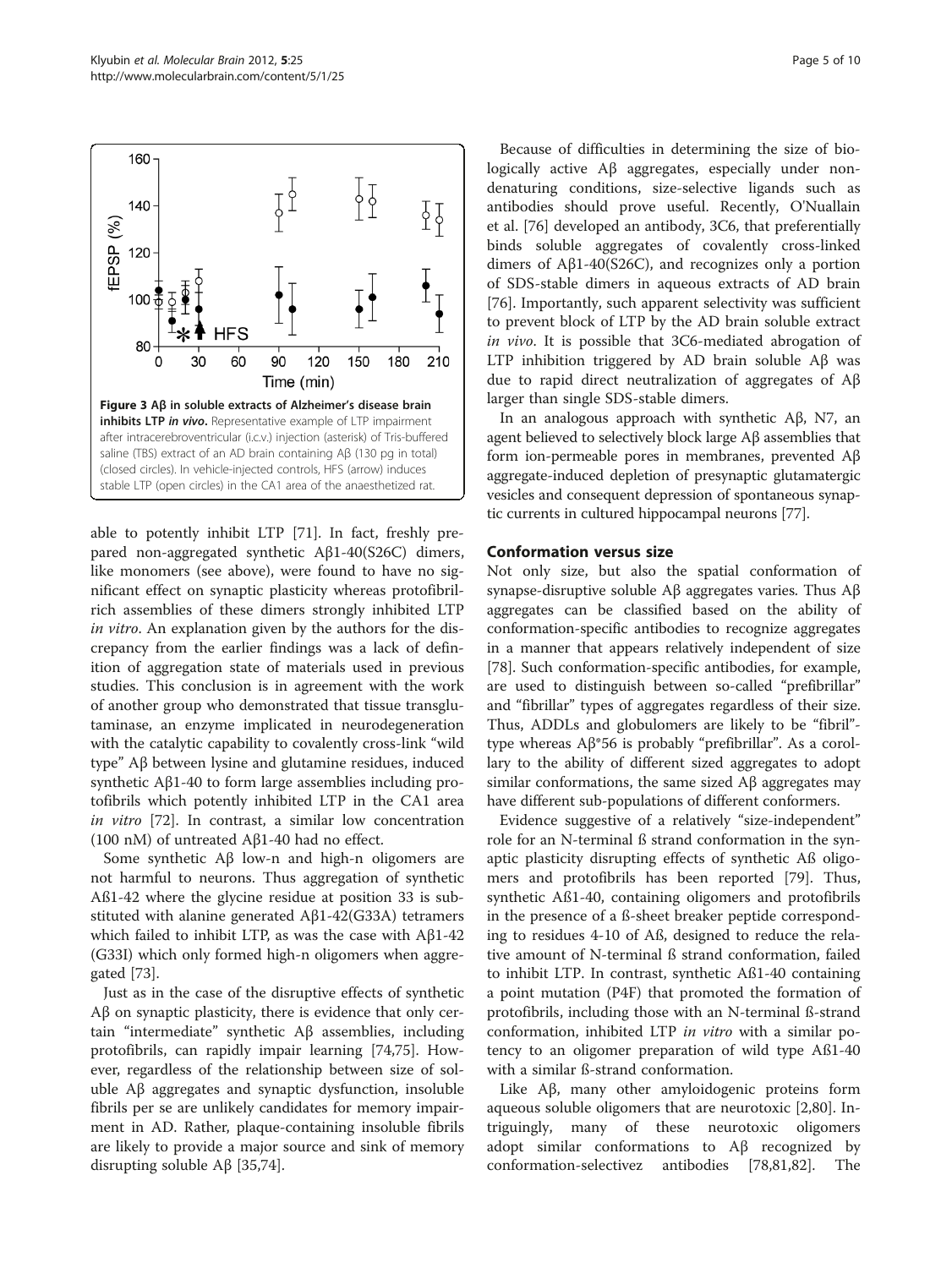conformations adopted are relatively independent of their primary amino acid sequence, as is the case for fibrils [\[83](#page-8-0)]. For example, the antibody A11, originally generated against Aβ oligomers, recognizes a common conformation adopted by oligomers of many peptides, including α−synuclein and an amyloidogenic fragment of PrP<sup>C</sup>, PrP106-126 [[84,85\]](#page-8-0). Whether or not conformational epitopes on Aβ and other peptide aggregates determine their ability to selectively bind to specific synaptic sites and thereby disrupt memory mechanisms has yet to be resolved but there is growing suggestive evidence consistent with the hypothesis, as outlined below.

Soluble oligomers of tau, the main protein deposited intracellularly as insoluble fibrils in AD and frontotemporal dementia, can rapidly impair object recognition memory and reduce levels of synaptic vesicleassociated proteins when applied intrahippocampally in vivo [[86\]](#page-8-0). In contrast, monomers and fibrils of tau appeared inactive under the same acute treatment protocol.

Insoluble aggregates of α−synuclein are the main constituent of intracellular inclusions, Lewy bodies, in the brains of patients with Parkinson's disease and related dementias, but soluble oligomers are released extracellularly and are neurotoxic [\[87](#page-8-0)]. Intriguingly, low nanomolar concentrations of large α−synuclein oligomers can rapidly trigger a selective increase in AMPA receptor-mediated synaptic transmission in autaptic neuronal cultures [[88](#page-8-0)]. In contrast, other oligomers of α−synuclein were reported to inhibit LTP without affecting baseline transmission, and to impair learning an avoidance task [\[89\]](#page-8-0).

The prion peptide fragment PrP106-126 is used to model the neurotoxic, rather than the infective, aspects of prion-mediated transmissible spongiform encephalopathies (TSEs) [[90-95\]](#page-9-0). In prion diseases synaptic mechanisms are often disrupted at a relatively early stage [\[96](#page-9-0)]. Intriguingly, i.c.vinjection of PrP106-126 inhibits LTP of synaptic transmission in the CA1 area of the hippocampus in vivo (Cullen et al., unpublished observations) (Figure 4).

Another amyloidogenic peptide, ADan, is found deposited in the brains of patients with familial Danish dementia, a rare autosomal dominant form of cognitive impairment with AD-like neuropathology. The Nterminally truncated pyroglutamate form of ADan was found to be especially prone to aggregate into large oligomers and appeared to be more potent than unmodified ADan at inhibiting LTP in vitro [\[45\]](#page-7-0).

In view of the shared ability of conformational antibodies to recognize these aggregates and their shared ability to inhibit LTP it is tempting to speculate that a common conformation is critical for the synaptic plasticity and hence memory disrupting actions of these very different peptides. In line with this and similar to the



situation with regards the role of Aβ aggregate size, future studies should attempt to resolve which, if any, specific conformation of soluble Aβ assemblies is more disruptive to synapses and memory.

# Cellular prion protein and Aβ-mediated disruption of synaptic plasticity and learning

Given the likely key pathogenic role of a partially protease-resistant misfolded form of  $PrP^C$  ( $PrP^{Sc}$ ), and the critical requirement for  $PrP^C$ , in transmissible spongiform encephalopathies [[8,](#page-7-0)[97\]](#page-9-0), the relationship and commonalities between prion-mediated neurodegenerative diseases and AD have become a major focus of research [[98-104\]](#page-9-0).

Recently synthetic Aβ oligomer-mediated inhibition of LTP at hippocampal synapses in vitro was reported to be dependent on  $PrP^C$  [\[105\]](#page-9-0) with A $\beta$  oligomers, but not monomers or fibrils, potently and selectively binding specific regions of  $PrP^C$ , especially in the vicinity of amino acids 95-105 [[105-107\]](#page-9-0). Antibodies that bind  $PrP^C$  within the region of 93-109 [\[105\]](#page-9-0) or 93-102 [[107](#page-9-0)] prevented the inhibition of hippocampal LTP by synthetic Aβ1-42 oligomers *in vitro*. Consistent with these reports, the *in vivo* synaptic plasticity disrupting actions of AD brain extracts containing water soluble Aβ were dependent on  $Pr^{C}$  [\[67](#page-8-0)]. Thus, the disruptive effect of Aβ was abrogated by D13, an antigen recognizing antibody fragment (Fab) that binds selectively to  $PrP_{96-104}C$ . It is likely that these antibodies and related agents are directly obstructing the binding of  $A\beta$  oligomers to PrP<sup>C</sup>. In addition, an antibody to the alpha helix of  $PrP^C$  also prevented the inhibition of LTP by AD brain Aβ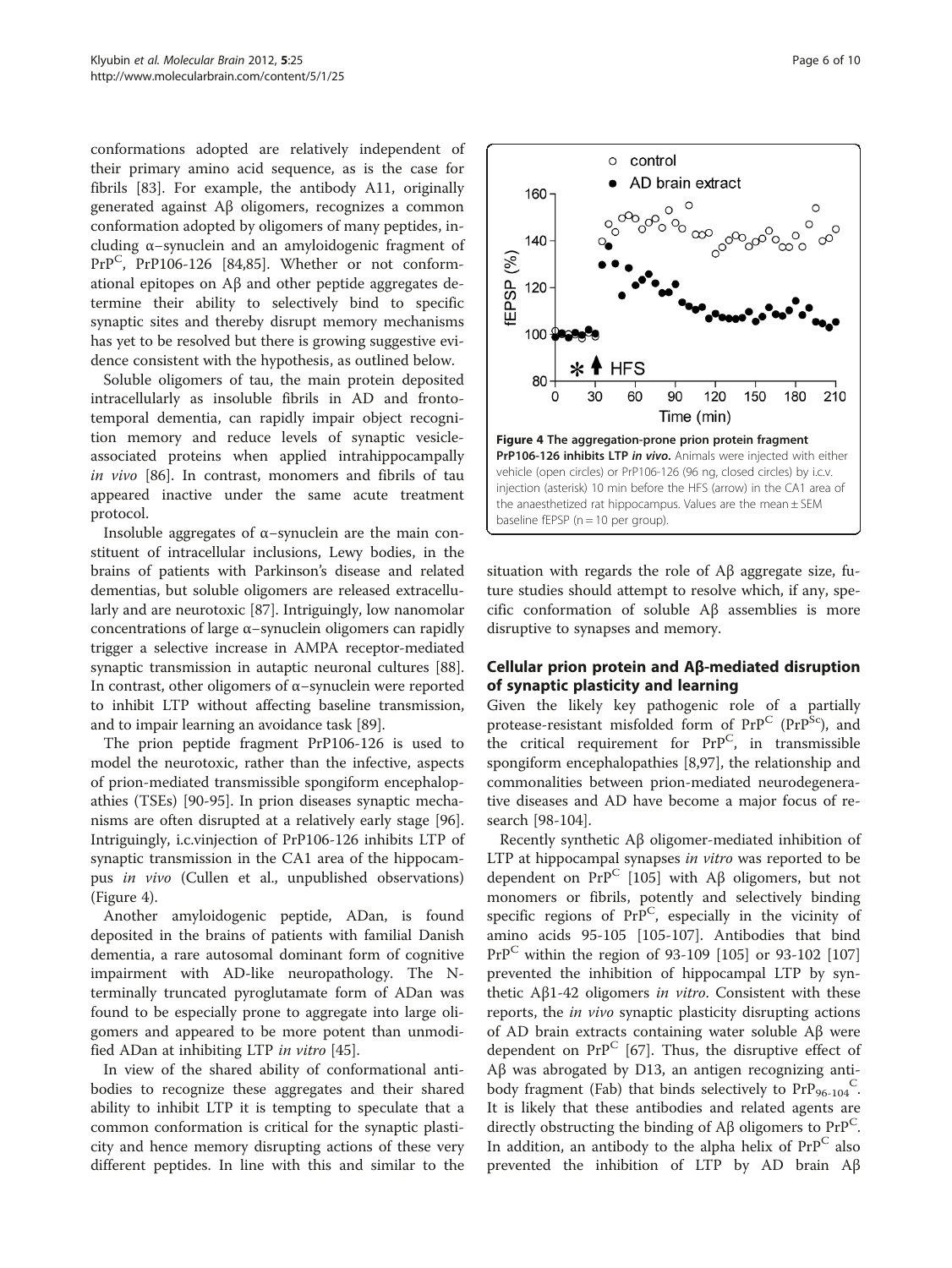oligomers both in vitro and in vivo [\[107\]](#page-9-0) whereas a Fab directed to the C-terminus of  $PrP^C$  appeared to be in-active [[67](#page-8-0)]. Since the alpha helix of  $PrP^C$  does not overlap with the putative binding site of Aβ oligomers, one possible explanation for these findings is that the antibody to the alpha helix is interfering with PrP:PrP contact. Interestingly, direct intra-hippocampal injection of bivalent D13 antibodies, but not monovalent D13 Fabs, can cause delayed apoptotic neurodegeneration in mice [[108](#page-9-0)], but see [[109](#page-9-0)], indicating that abnormal cross-linking of  $PrP^C$ in the 96-106 region by oligomers may contribute to their damaging effects. Indeed, cross-linking of  $PrP^C$  has been associated with synaptic damage caused by cell-derived low-n oligomers of Aβ in cultured neurons [[110](#page-9-0)]. Such cross-linking Aβ oligomers may prevent PrP-dependent inactivation of N-methyl-d-aspartate (NMDA) receptormediated currents leading to abnormally enhanced NMDA receptor-mediated glutamatergic transmission [[111](#page-9-0)]. Furthermore, cross-linking of other adjacent membrane proteins, in particular metabotropic glutamate receptor 5, may go hand-in-hand with this process in mediating Aβ oligomer-induced synaptotoxicity [[112](#page-9-0)].

In apparent direct contradiction to the findings of Lauren et al. and Freir et al. [\[67,](#page-8-0)[105,107\]](#page-9-0), Kessels et al. [[113\]](#page-9-0) reported that Aβ1-42 oligomers impaired LTP in hippocampal slices from transgenic mice lacking PrP<sup>C</sup>. Moreover, in APP transgenic mice a deficit in LTP was similar in the presence or absence of  $PrP^C$  [\[114\]](#page-9-0). Differences in the Aβ oligomer concentration/assembly are likely to explain these apparently contradictory findings [[107\]](#page-9-0). In the Kessels et al. study [\[113](#page-9-0)], in contrast to most other reports on acute effects of Aβ oligomers on synaptic plasticity, the inhibition of LTP was accompanied by a marked rapid reduction in baseline synaptic transmission. This indicates that concentrations of certain Aβ oligomer-containing preparations sufficient to rapidly reduce baseline transmission can bypass a requirement for  $PrP^C$  to disrupt synaptic function.

At the behavioural level, there is also strong evidence that Aβ-mediated memory impairment is  $PrP<sup>C</sup>$ dependent [[115](#page-9-0),[116](#page-9-0)]. However, an apparent acute disruption of object recognition memory caused by Aβ1-42 was not prevented in mice lacking PrPC [\[117\]](#page-9-0). Moreover, Cissé et al [\[118](#page-9-0)] in a recent paper observed the same cognitive deficits in APP transgenic mice in the presence or absence of PrPC. These authors provided strong evidence, instead, that impairments of synaptic plasticity and memory were due to a direct interaction of  $\text{A}\beta$  oligomers with the Ephrin B2 receptor EphB2 [[119\]](#page-9-0). It will be important to determine if the fact that different APP transgenic mice at different ages express different potentially synaptotoxic Aβ assemblies [\[18](#page-7-0)[,120](#page-9-0)] can help explain this controversy.

## Conclusion

The commonalities and differences between amyloidogenic proteins in different neurodegenerative diseases are of great theoretical and practical interest. The ability of certain assemblies of these proteins to rapidly disrupt synaptic plasticity and memory mechanisms indicates that there may be shared mechanisms across diseases. An obvious limitation of the acute application approach is that although it is now feasible to apply relatively homogenous protein assemblies, it is not clear how these relatively labile preparations behave structurally throughout the full duration of the experiments and how this may depend on the existing milieu of endogenous amyloidogenic proteins which is known to depend on the ongoing neuronal activity amongst many factors [[100,121\]](#page-9-0). In the light of the chronic nature of these diseases this may prove a difficult but important question to address. Furthermore, the question remains as to how well exogenously applied proteins, especially synthetic aggregates, in rodents, mimic the actions and effects of endogenously generated proteins in situ in the brains of patients. To date, the evidence for the involvement of different sizes of aggregates and different cellular targets in these models is compelling. If the same conclusion applies to patients, perhaps with different assemblies playing a leading role at different stages of disease, it probably will be necessary to take this diversity into account when developing new diagnostic and therapeutic approaches. On the other hand, if common conformations of different proteins are pathophysiologically relevant, selectively neutralizing them [[51](#page-8-0),[122\]](#page-9-0), or changing their aggregation kinetics such that monomers are stabilized [\[54](#page-8-0)] or even by accelerating their conversion to fibrillar material [\[123](#page-9-0)], may have utility in a wide spectrum of neurodegenerative disorders.

### Consent

Each brain donor consented to have their post-mortem tissue used for research.

#### Competing interests

The authors declare that they have no conflict of interest to disclose.

#### Authors' contributions

Both IK and MJR drafted and edited the manuscript. IK, NWH and WKC provided their experimental data. All authors read and approved the final manuscript.

#### Acknowledgements

We thank Prof. Dominic Walsh for extensive collaboration. This research was supported by Science Foundation Ireland, the Health Research Board of Ireland and the European Commission Seventh Framework Programme (Grant Agreement MEMOLOAD 201159).

#### Received: 10 April 2012 Accepted: 22 June 2012 Published: 17 July 2012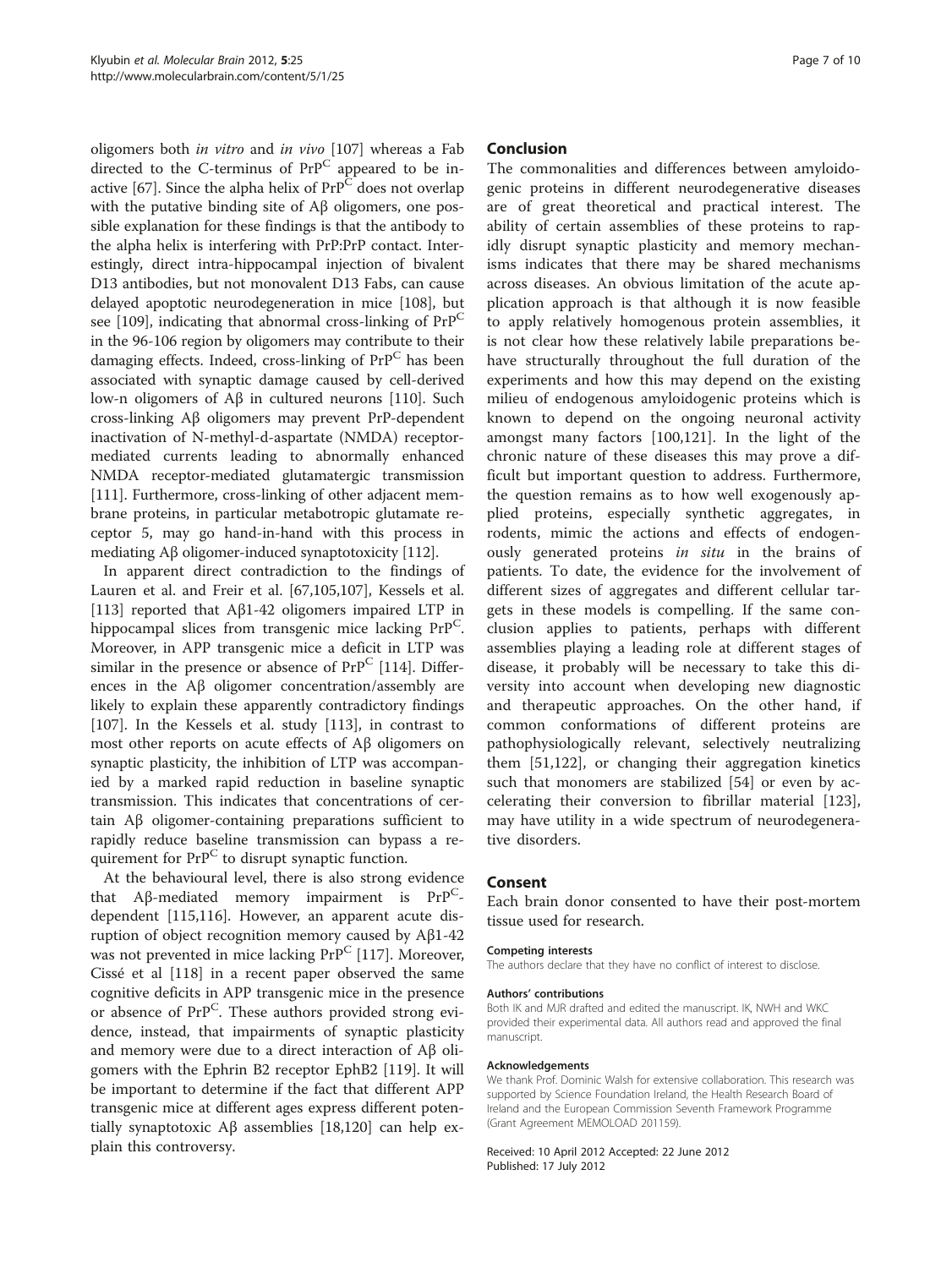#### <span id="page-7-0"></span>References

- 1. Roberts GW, Lofthouse R, Allsop D, Landon M, Kidd M, Prusiner SB, Crow TJ: CNS amyloid proteins in neurodegenerative diseases. Neurology 1988, 38:1534–1540.
- 2. Haass C, Selkoe DJ: Soluble protein oligomers in neurodegeneration: lessons from the Alzheimer's amyloid beta-peptide. Nat Rev Mol Cell Biol 2007, 8:101–112.
- 3. Palop JJ, Chin J, Mucke L: A network dysfunction perspective on neurodegenerative diseases. Nature 2006, 443:768–773.
- 4. Selkoe DJ: Alzheimer's disease is a synaptic failure. Science 2002, 298:789–791.
- 5. Schneider JA, Arvanitakis Z, Bang W, Bennett DA: Mixed brain pathologies account for most dementia cases in community-dwelling older persons. Neurology 2007, 69:2197–2204.
- Gray BC, Siskova Z, Perry VH, O'Connor V: Selective presynaptic degeneration in the synaptopathy associated with ME7-induced hippocampal pathology. Neurobiol Dis 2009, 35:63–74.
- Bate C, Gentleman S, Williams A: Alpha-synuclein induced synapse damage is enhanced by amyloid-beta1-42. Mol Neurodegener 2010, 5:55.
- Moreno JA, Mallucci GR: Dysfunction and recovery of synapses in prion disease: implications for neurodegeneration. Biochem Soc Trans 2010, 38:482–487.
- 9. Hardy J, Allsop D: Amyloid deposition as the central event in the aetiology of Alzheimer's disease. Trends Pharmacol Sci 1991, 12:383–388.
- 10. Randall AD, Witton J, Booth C, Hynes-Allen A, Brown JT: The functional neurophysiology of the amyloid precursor protein (APP) processing pathway. Neuropharmacology 2010, 59:243–267.
- 11. Selkoe DJ, Mandelkow E, Holtzman DM (Eds): The biology of Alzheimer's disease. New York: Cold Spring Harbor Laboratory Press; 2012.
- 12. Patel AN, Jhamandas JH: Neuronal receptors as targets for the action of amyloid-beta protein (Abeta) in the brain. Expet Rev Mol Med 2012, 14:e2.
- 13. Hu NW, Ondrejcak T, Rowan MJ: Glutamate receptors in preclinical research on Alzheimer's disease: update on recent advances. Pharmacol Biochem Behav 2012, 100:855–862.
- 14. Ma T, Klann E: Amyloid beta: linking synaptic plasticity failure to memory disruption in Alzheimer's disease. J Neurochem 2012, 120(Suppl 1):140–148.
- 15. Marchetti C, Marie H: Hippocampal synaptic plasticity in Alzheimer's disease: what have we learned so far from transgenic models? Rev Neurosci 2011, 22:373–402.
- 16. Malinow R: New developments on the role of NMDA receptors in Alzheimer's disease. Curr Opin Neurobiol 2012, 22:559–563.
- 17. Benilova I, Karran E, De Strooper B: The toxic Abeta oligomer and Alzheimer's disease: an emperor in need of clothes. Nat Neurosci 2012, 15:349–357.
- 18. Larson ME, Lesne SE: Soluble Abeta oligomer production and toxicity. J Neurochem 2012, 120(Suppl 1):125–139.
- 19. Lue LF, Kuo YM, Roher AE, Brachova L, Shen Y, Sue L, Beach T, Kurth JH, Rydel RE, Rogers J: Soluble amyloid beta peptide concentration as a predictor of synaptic change in Alzheimer's disease. Am J Pathol 1999, 155:853–862.
- 20. Wang J, Dickson DW, Trojanowski JQ, Lee VM: The levels of soluble versus insoluble brain Abeta distinguish Alzheimer's disease from normal and pathologic aging. Exp Neurol 1999, 158:328-337.
- 21. Chambon C, Wegener N, Gravius A, Danysz W: Behavioural and cellular effects of exogenous amyloid-beta peptides in rodents. Behav Brain Res 2011, 225:623–641.
- 22. Flood JF, Morley JE, Roberts E: Amnestic effects in mice of four synthetic peptides homologous to amyloid beta protein from patients with Alzheimer disease. Proc Natl Acad Sci U S A 1991, 88:3363–3366.
- 23. McDonald MP, Dahl EE, Overmier JB, Mantyh P, Cleary J: Effects of an exogenous beta-amyloid peptide on retention for spatial learning. Behav Neural Biol 1994, 62:60–67.
- 24. Cullen WK, Wu J, Anwyl R, Rowan MJ: beta-Amyloid produces a delayed NMDA receptor-dependent reduction in synaptic transmission in rat hippocampus. Neuroreport 1996, 8:87-92.
- 25. Lambert MP, Barlow AK, Chromy BA, Edwards C, Freed R, Liosatos M, Morgan TE, Rozovsky I, Trommer B, Viola KL, et al: Diffusible, nonfibrillar ligands derived from A beta(1-42) are potent central nervous system neurotoxins. Proc Natl Acad Sci U S A 1998, 95:6448–6453.
- 26. Lacor PN, Buniel MC, Chang L, Fernandez SJ, Gong Y, Viola KL, Lambert MP, Velasco PT, Bigio EH, Finch CE, et al: Synaptic targeting by Alzheimer'srelated amyloid beta oligomers. J Neurosci 2004, 24:10191–10200.
- 27. Nimmrich V, Grimm C, Draguhn A, Barghorn S, Lehmann A, Schoemaker H, Hillen H, Gross G, Ebert U, Bruehl C: Amyloid beta oligomers (A beta(1-42) globulomer) suppress spontaneous synaptic activity by inhibition of P/ Q-type calcium currents. J Neurosci 2008, 28:788–797.
- 28. Ross CA, Poirier MA: Opinion: what is the role of protein aggregation in neurodegeneration? Nat Rev Mol Cell Biol 2005, 6:891–898.
- 29. Cullen WK, Suh YH, Anwyl R, Rowan MJ: Block of LTP in rat hippocampus in vivo by ß-amyloid precursor protein fragments. Neuroreport 1997, 8:3213–3217.
- 30. Kim JH, Anwyl R, Suh YH, Djamgoz MB, Rowan MJ: Use-dependent effects of amyloidogenic fragments of (beta)-amyloid precursor protein on synaptic plasticity in rat hippocampus in vivo. J Neurosci 2001, 21:1327–1333.
- 31. Lynch MA: Long-term potentiation and memory. Physiol Rev 2004, 84:87–136.
- 32. Neves G, Cooke SF, Bliss TV: Synaptic plasticity, memory and the hippocampus: a neural network approach to causality. Nat Rev Neurosci 2008, 9:65–75.
- 33. Collingridge GL, Peineau S, Howland JG, Wang YT: Long-term depression in the CNS. Nat Rev Neurosci 2010, 11:459–473.
- 34. Cleary JP, Walsh DM, Hofmeister JJ, Shankar GM, Kuskowski MA, Selkoe DJ, Ashe KH: Natural oligomers of the amyloid-beta protein specifically disrupt cognitive function. Nat Neurosci 2005, 8:79-84.
- 35. Shankar GM, Li S, Mehta TH, Garcia-Munoz A, Shepardson NE, Smith I, Brett FM, Farrell MA, Rowan MJ, Lemere CA, et al: Amyloid-beta protein dimers isolated directly from Alzheimer's brains impair synaptic plasticity and memory. Nat Med 2008, 14:837–842.
- 36. Nomura I, Takechi H, Kato N: Intraneuronally injected amyloid beta inhibits long-term potentiation in rat hippocampal slices. J Neurophysiol 2012, 107:2526–2531.
- 37. Hard T: Protein engineering to stabilize soluble amyloid beta-protein aggregates for structural and functional studies. FEBS J 2011, 278:3884–3892.
- 38. Klyubin I, Walsh DM, Cullen WK, Fadeeva JV, Anwyl R, Selkoe DJ, Rowan MJ: Soluble arctic amyloid beta protein inhibits hippocampal long-term potentiation in vivo. Eur J Neurosci 2004, 19:2839–2846.
- 39. Tomiyama T, Nagata T, Shimada H, Teraoka R, Fukushima A, Kanemitsu H, Takuma H, Kuwano R, Imagawa M, Ataka S, et al: A new amyloid beta variant favoring oligomerization in Alzheimer's-type dementia. Ann Neurol 2008, 63:377–387.
- 40. Portelius E, Bogdanovic N, Gustavsson MK, Volkmann I, Brinkmalm G, Zetterberg H, Winblad B, Blennow K: Mass spectrometric characterization of brain amyloid beta isoform signatures in familial and sporadic Alzheimer's disease. Acta neuropathologica 2010, 120:185–193.
- 41. Mori H, Takio K, Ogawara M, Selkoe DJ: Mass spectrometry of purified amyloid beta protein in Alzheimer's disease. J Biol Chem 1992, 267:17082–17086.
- 42. Schilling S, Zeitschel U, Hoffmann T, Heiser U, Francke M, Kehlen A, Holzer M, Hutter-Paier B, Prokesch M, Windisch M, et al: Glutaminyl cyclase inhibition attenuates pyroglutamate Abeta and Alzheimer's disease-like pathology. Nat Med 2008, 14:1106–1111.
- 43. Jawhar S, Wirths O, Bayer TA: Pyroglutamate amyloid-beta (Abeta): a hatchet man in Alzheimer disease. J Biol Chem 2011, 286:38825–38832.
- Youssef I, Florent-Bechard S, Malaplate-Armand C, Koziel V, Bihain B, Olivier JL, Leininger-Muller B, Kriem B, Oster T, Pillot T: N-truncated amyloid-beta oligomers induce learning impairment and neuronal apoptosis. Neurobiol Aging 2008, 29:1319–1333.
- 45. Schlenzig D, Ronicke R, Cynis H, Ludwig HH, Scheel E, Reymann K, Saido T, Hause G, Schilling S, Demuth HU: N-Terminal pyroglutamate formation of Abeta38 and Abeta40 enforces oligomer formation and potency to disrupt hippocampal long-term potentiation. J Neurochem 2012, 121:774–784.
- 46. Kummer MP, Hermes M, Delekarte A, Hammerschmidt T, Kumar S, Terwel D, Walter J, Pape HC, Konig S, Roeber S, et al: Nitration of tyrosine 10 critically enhances amyloid beta aggregation and plaque formation. Neuron 2011, 71:833–844.
- 47. Saito T, Suemoto T, Brouwers N, Sleegers K, Funamoto S, Mihira N, Matsuba Y, Yamada K, Nilsson P, Takano J, et al: Potent amyloidogenicity and pathogenicity of Abeta43. Nat Neurosci 2011, 14:1023–1032.
- Kumar S, Rezaei-Ghaleh N, Terwel D, Thal DR, Richard M, Hoch M, Mc Donald JM, Wullner U, Glebov K, Heneka MT, et al: Extracellular phosphorylation of the amyloid beta-peptide promotes formation of toxic aggregates during the pathogenesis of Alzheimer's disease. EMBO J 2011, 30:2255–2265.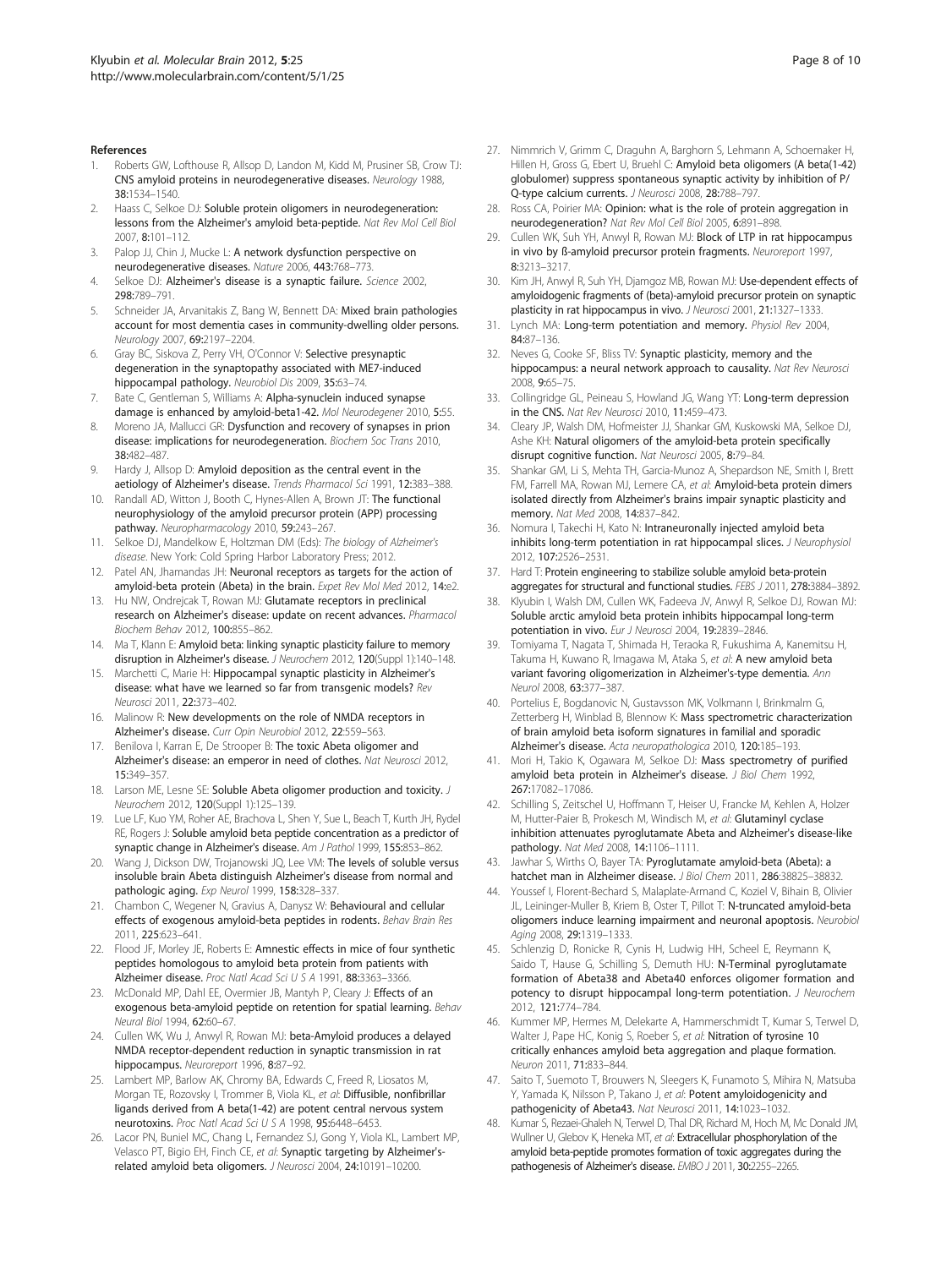- <span id="page-8-0"></span>49. Halim A, Brinkmalm G, Ruetschi U, Westman-Brinkmalm A, Portelius E, Zetterberg H, Blennow K, Larson G, Nilsson J: Site-specific characterization of threonine, serine, and tyrosine glycosylations of amyloid precursor protein/amyloid beta-peptides in human cerebrospinal fluid. Proc Natl Acad Sci U S A 2011, 108:11848–11853.
- 50. Bozso Z, Penke B, Simon D, Laczko I, Juhasz G, Szegedi V, Kasza A, Soos K, Hetenyi A, Weber E, et al: Controlled in situ preparation of A beta(1-42) oligomers from the isopeptide "iso-A beta(1-42)", physicochemical and biological characterization. Peptides 2010, 31:248–256.
- 51. Klyubin I, Walsh DM, Lemere CA, Cullen WK, Shankar GM, Betts V, Spooner ET, Jiang LY, Anwyl R, Selkoe DJ, Rowan MJ: Amyloid beta protein immunotherapy neutralizes A beta oligomers that disrupt synaptic plasticity in vivo. Nature Medicine 2005, 11:556–561.
- 52. Klyubin I, Betts V, Welzel AT, Blennow K, Zetterberg H, Wallin A, Lemere CA, Cullen WK, Peng Y, Wisniewski T, et al: Amyloid beta protein dimercontaining human CSF disrupts synaptic plasticity: prevention by systemic passive immunization. J Neurosci 2008, 28:4231–4237.
- 53. Hu NW, Smith IM, Walsh DM, Rowan MJ: Soluble amyloid-beta peptides potently disrupt hippocampal synaptic plasticity in the absence of cerebrovascular dysfunction in vivo. Brain 2008, 131:2414–2424.
- 54. Ono K, Li L, Takamura Y, Yoshiike Y, Zhu L, Han F, Mao X, Ikeda T, Takasaki JI, Nishijo H, et al: Phenolic compounds prevent amyloid beta-protein oligomerization and synaptic dysfunction by site specific binding. J Biol Chem 2012, 287:14631–14643.
- 55. Abramov E, Dolev I, Fogel H, Ciccotosto GD, Ruff E, Slutsky I: Amyloid-beta as a positive endogenous regulator of release probability at hippocampal synapses. Nat Neurosci 2009, 12:1567–1576.
- 56. Garcia-Osta A, Alberini CM: Amyloid beta mediates memory formation. Learn Mem 2009, 16:267–272.
- 57. Morley JE, Farr SA, Banks WA, Johnson SN, Yamada KA, Xu L: A physiological role for amyloid-beta protein:enhancement of learning and memory. J Alzheimers Dis 2010, 19:441–449.
- 58. Puzzo D, Privitera L, Fa M, Staniszewski A, Hashimoto G, Aziz F, Sakurai M, Ribe EM, Troy CM, Mercken M, et al: Endogenous amyloid-beta is necessary for hippocampal synaptic plasticity and memory. Ann Neurol 2011, 69:819-830.
- 59. Puzzo D, Privitera L, Leznik E, Fa M, Staniszewski A, Palmeri A, Arancio O: Picomolar amyloid-beta positively modulates synaptic plasticity and memory in hippocampus. J Neurosci 2008, 28:14537-14545.
- 60. Pearson HA, Peers C: Physiological roles for amyloid beta peptides. J Physiol 2006, 575:5–10.
- 61. Giuffrida ML, Caraci F, Pignataro B, Cataldo S, De Bona P, Bruno V, Molinaro G, Pappalardo G, Messina A, Palmigiano A, et al: Beta-amyloid monomers are neuroprotective. J Neurosci 2009, 29:10582-10587.
- 62. Krafft GA, Klein WL: ADDLs and the signaling web that leads to Alzheimer's disease. Neuropharmacology 2010, 59:230–242.
- 63. Mc Donald JM, Savva GM, Brayne C, Welzel AT, Forster G, Shankar GM, Selkoe DJ, Ince PG, Walsh DM: The presence of sodium dodecyl sulphatestable Abeta dimers is strongly associated with Alzheimer-type dementia. Brain 2010, 133:1328–1341.
- 64. Reed MN, Hofmeister JJ, Jungbauer L, Welzel AT, Yu C, Sherman MA, Lesne S, LaDu MJ, Walsh DM, Ashe KH, Cleary JP: Cognitive effects of cell-derived and synthetically derived Abeta oligomers. Neurobiol Aging 2011, 32:1784–1794.
- 65. Freir DB, Fedriani R, Scully D, Smith IM, Selkoe DJ, Walsh DM, Regan CM: Abeta oligomers inhibit synapse remodelling necessary for memory consolidation. Neurobiol Aging 2011, 32:2211–2218.
- 66. Kittelberger KA, Piazza F, Tesco G, Reijmers LG: Natural amyloid-beta oligomers acutely impair the formation of a contextual fear memory in mice. PLoS One 2012, 7:e29940.
- 67. Barry AE, Klyubin I, Mc Donald JM, Mably AJ, Farrell MA, Scott M, Walsh DM, Rowan MJ: Alzheimer's disease brain-derived amyloid-ß-mediated inhibition of LTP in vivo is prevented by immunotargeting cellular prion protein. J Neurosci 2011, 31:7259–63.
- 68. Li S, Hong S, Shepardson NE, Walsh DM, Shankar GM, Selkoe D: Soluble oligomers of amyloid beta protein facilitate hippocampal long-term depression by disrupting neuronal glutamate uptake. Neuron 2009, 62:788–801.
- 69. Li S, Jin M, Koeglsperger T, Shepardson NE, Shankar GM, Selkoe DJ: Soluble Abeta oligomers inhibit long-term potentiation through a mechanism involving excessive activation of extrasynaptic NR2B-containing NMDA receptors. J Neurosci 2011, 31:6627–6638.
- 70. Lesne S, Koh MT, Kotilinek L, Kayed R, Glabe CG, Yang A, Gallagher M, Ashe KH: A specific amyloid-beta protein assembly in the brain impairs memory. Nature 2006, 440:352–357.
- 71. O'Nuallain B, Freir DB, Nicoll AJ, Risse E, Ferguson N, Herron CE, Collinge J, Walsh DM: Amyloid beta-protein dimers rapidly form stable synaptotoxic protofibrils. J Neurosci 2010, 30:14411–14419.
- 72. Hartley DM, Zhao C, Speier AC, Woodard GA, Li S, Li Z, Walz T: Transglutaminase induces protofibril-like amyloid beta-protein assemblies that are protease-resistant and inhibit long-term potentiation. J Biol Chem 2008, 283:16790–16800.
- 73. Harmeier A, Wozny C, Rost BR, Munter LM, Hua H, Georgiev O, Beyermann M, Hildebrand PW, Weise C, Schaffner W, et al: Role of amyloid-beta glycine 33 in oligomerization, toxicity, and neuronal plasticity. J Neurosci 2009, 29:7582–7590.
- 74. Martins IC, Kuperstein I, Wilkinson H, Maes E, Vanbrabant M, Jonckheere W, Van Gelder P, Hartmann D, D'Hooge R, De Strooper B, et al: Lipids revert inert Abeta amyloid fibrils to neurotoxic protofibrils that affect learning in mice. EMBO J 2008, 27:224–233.
- 75. Kuperstein I, Broersen K, Benilova I, Rozenski J, Jonckheere W, Debulpaep M, Vandersteen A, Segers-Nolten I, Van Der Werf K, Subramaniam V, et al: Neurotoxicity of Alzheimer's disease Abeta peptides is induced by small changes in the Abeta42 to Abeta40 ratio. EMBO J 2010, 29:3408–3420.
- 76. O'Nuallain B, Klyubin I, Mc Donald JM, Foster JS, Welzel A, Barry A, Dykoski RK, Cleary JP, Gebbink MF, Rowan MJ, Walsh DM: A monoclonal antibody against synthetic Abeta dimer assemblies neutralizes brain-derived synaptic plasticity-disrupting Abeta. J Neurochem 2011, 119:189–201.
- 77. Parodi J, Sepulveda FJ, Roa J, Opazo C, Inestrosa NC, Aguayo LG: Betaamyloid causes depletion of synaptic vesicles leading to neurotransmission failure. J Biol Chem 2010, 285:2506–2514.
- 78. Glabe CG: Structural classification of toxic amyloid oligomers. J Biol Chem 2008, 283:29639–29643.
- 79. Haupt C, Leppert J, Ronicke R, Meinhardt J, Yadav JK, Ramachandran R, Ohlenschlager O, Reymann KG, Gorlach M, Fandrich M: Structural basis of beta-amyloid-dependent synaptic dysfunctions. Angew Chem Int Ed Engl 2012, 51:1576–1579.
- 80. Caughey B, Lansbury PT: Protofibrils, pores, fibrils, and neurodegeneration: separating the responsible protein aggregates from the innocent bystanders. Annu Rev Neurosci 2003, 26:267–298.
- 81. Yamin G, Ono K, Inayathullah M, Teplow DB: Amyloid beta-protein assembly as a therapeutic target of Alzheimer's disease. Curr Pharm Des 2008, 14:3231–3246.
- 82. Lambert MP, Velasco PT, Viola KL, Klein WL: Targeting generation of antibodies specific to conformational epitopes of amyloid beta-derived neurotoxins. CNS Neurol Disord Drug Targets 2009, 8:65–81.
- 83. O'Nuallain B, Wetzel R: Conformational Abs recognizing a generic amyloid fibril epitope. Proc Natl Acad Sci U S A 2002, 99:1485-1490.
- 84. Kayed R, Head E, Thompson JL, McIntire TM, Milton SC, Cotman CW, Glabe CG: Common structure of soluble amyloid oligomers implies common mechanism of pathogenesis. Science 2003, 300:486–489.
- 85. Kayed R, Sokolov Y, Edmonds B, McIntire TM, Milton SC, Hall JE, Glabe CG: Permeabilization of lipid bilayers is a common conformation-dependent activity of soluble amyloid oligomers in protein misfolding diseases. J Biol Chem 2004, 279:46363–46366.
- 86. Lasagna-Reeves CA, Castillo-Carranza DL, Sengupta U, Clos AL, Jackson GR, Kayed R: Tau oligomers impair memory and induce synaptic and mitochondrial dysfunction in wild-type mice. Mol Neurodegener 2011, 6:39.
- 87. Emmanouilidou E, Melachroinou K, Roumeliotis T, Garbis SD, Ntzouni M, Margaritis LH, Stefanis L, Vekrellis K: Cell-produced alpha-synuclein is secreted in a calcium-dependent manner by exosomes and impacts neuronal survival. J Neurosci 2010, 30:6838–6851.
- 88. Huls S, Hogen T, Vassallo N, Danzer KM, Hengerer B, Giese A, Herms J: AMPA-receptor-mediated excitatory synaptic transmission is enhanced by iron-induced alpha-synuclein oligomers. J Neurochem 2011, 117:868–878.
- 89. Martin ZS, Neugebauer V, Dineley KT, Kayed R, Zhang W, Reese LC, Taglialatela G: alpha-Synuclein oligomers oppose long-term potentiation and impair memory through a calcineurin-dependent mechanism: relevance to human synucleopathic diseases. J Neurochem 2012, 120:440–452.